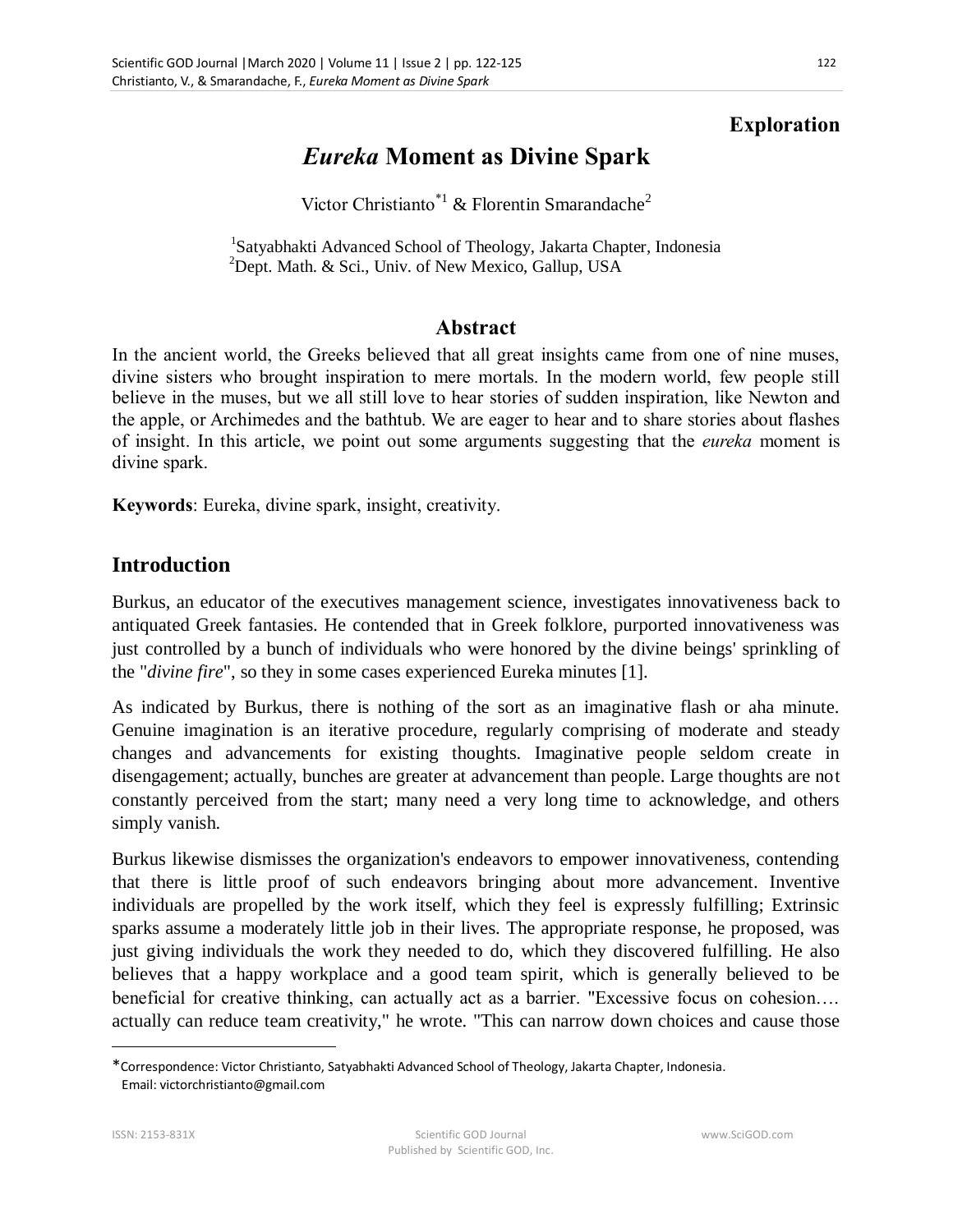who have a unique perspective to censor themselves rather than take risks not to be considered part of the team."

### **What is** *Eureka* **moment?**

Eureka's minute feels like a blaze of understanding since it frequently leaves periods when the brain isn't centered around the issue, which therapists call the hatching time frame. Brooding is where individuals step once again from their occupations. A significant number of the most beneficial innovative individuals purposely put aside activities and enjoy a physical reprieve from their work by accepting that this hatching stage is when thoughts start to blend beneath the limit of cognizant idea.

A few people shuffle different undertakings simultaneously under the conviction that while their cognizant psyche is centered around one anticipate, others are hatching their intuitive. The knowledge that emerges after hatching is the thing that feels like we are outfitting the intensity of delivering similar thoughts that help Newton and Archimedes [4].

An exploration group drove by Sophie Ellwood as of late discovered experimental proof for the intensity of hatching to upgrade imaginative understanding. The scientists isolated 90 undergrad brain research understudies into three gatherings. Each gathering is appointed to finish the Alternative Usage Test, which solicits members to make a rundown from the same number of uses of normal items as they can envision. Right now, were solicited to make a rundown from potential employments of paper. The quantity of unique thoughts delivered will fill in as an alternate proportion of thought, a significant component of imagination and a significant advance towards finding feasible bits of knowledge for Europeans.

The main gathering chipped away at the issue for 4 minutes persistently. The subsequent gathering was hindered following two minutes and approached to deliver equivalent words for each word from the rundown gave (considered another undertaking that did innovativeness), at that point given two additional minutes to finish the first test. The last gathering was hindered following two minutes, given the Myers-Briggs Type Indicator (thought about a random undertaking), and afterward requested to keep on taking a shot at the trial of utilizing the first option for an additional two minutes. Aside from the gathering, every member was given a similar measure of time (4 minutes) to deal with a rundown of potential uses for a bit of paper.

The research team can then compare the creativity that results from ongoing work, work with the incubation period in which the related tasks are completed, and work with the incubation period in which the unrelated tasks are completed. Interestingly, the researchers found that the group that was given a break to work on an unrelated task (the Myers-Briggs test) produced the majority of ideas, an average of 9.8 [4].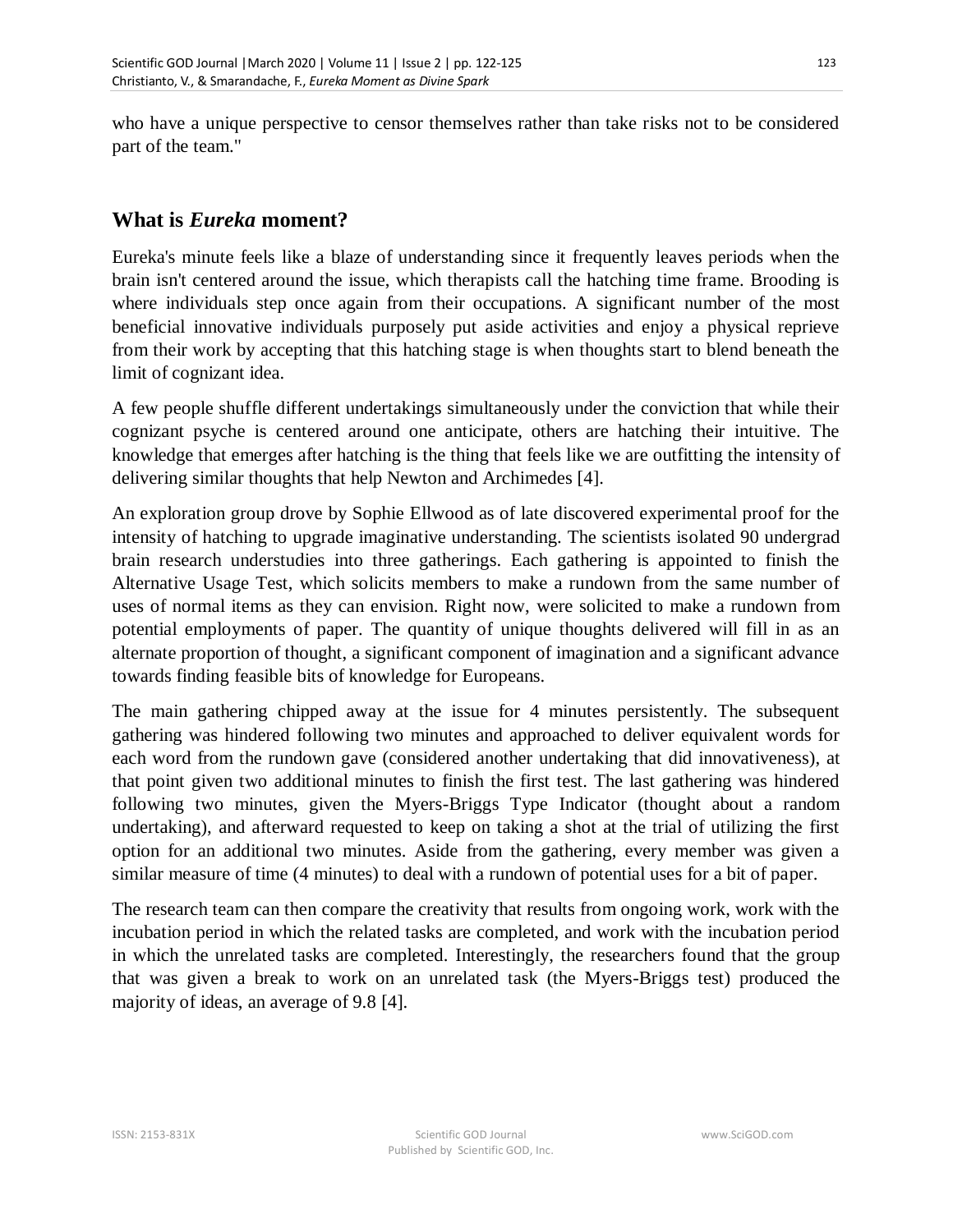Burkus in his HBR article states [4]:

One possible explanation for these findings is that when presented with complicated problems, the mind can often get stuck, finding itself tracing back through certain pathways of thinking again and again. When you work on a problem continuously, you can become fixated on previous solutions. You will just keep thinking of the same uses for that piece of paper instead of finding new possibilities. Taking a break from the problem and focusing on something else entirely gives the mind some time to release its fixation on the same solutions and let the old pathways fade from memory. Then, when you return to the original problem, your mind is more open to new possibilities – eureka moments.

#### **Discussions**

That creative spark or Eureka moment is indeed rare is true. But it is also not always true that working in groups produces more ideas. Although Burkus's analysis is quite interesting, it seems that he is too influenced by the management's perspective on creativity. More references are needed about methods of generating ideas and also the literature of creativity experts such as De Bono [2-3].

In addition to the task switching method as a way of incubation described above, there are actually various ways to generate fresh ideas and insights, see for example [3]. One quite interesting way is to provide regular intake to our minds, for example every morning, with two words combined at random (random).

Around 2002-2003, one of these authors (VC) made a small script that basically: (a) uses the Miriam-Webster or Oxford dictionary as a data source, (b) randomly selects two nouns from the dictionary, (c) displays both words as new phrase to users. Imagine, for example, one morning while you were having coffee and breakfast, knowing on your cellphone screen a strange phrase appeared: "ice cat" ... Your mind must have been searching for what was the meaning or application of the phrase "cat ice"? Maybe it can be a beautiful ice sculpture in the form of a cat (usually at a large party event there is "*ice carving*"). And so on, we tend to be more creative if our minds are routinely consumed with fresh things, which can be raised by such a method, which may be termed: RWPG method (*random word-pair generator*).

Another way, which might be closer to the original meaning of the Eureka moment as "*divine spark*," is to use time deliberately to experience and communicate with God and nature. This method is closer to *experiential learning* patterns. For example, if you take an hour each morning to take a walk in the woods or in the fields, observe the things you find along the way. And also take time to pray and communicate with God. See our previous papers [5-6].

124